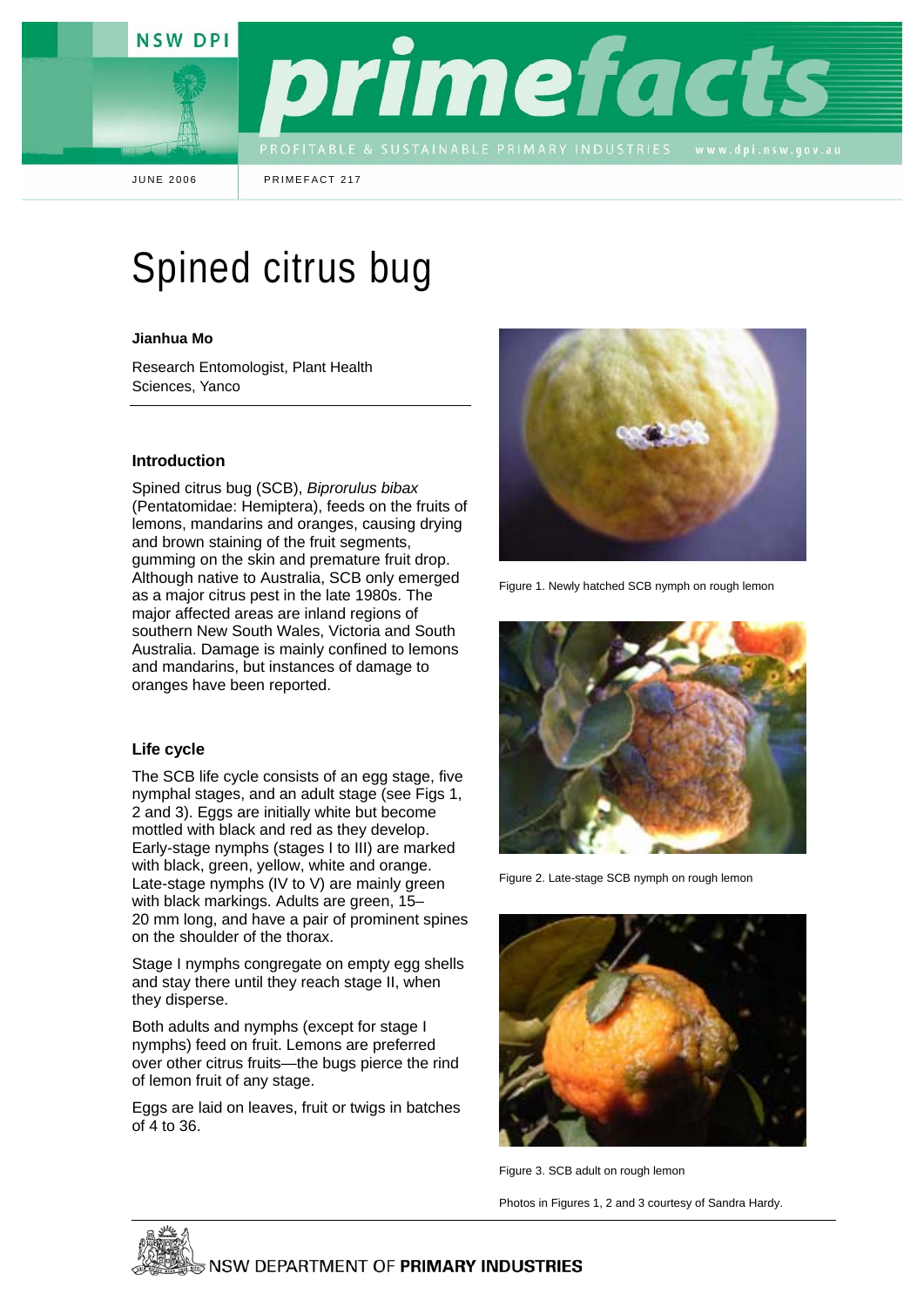# **Development and survival**

Development thresholds (T0) of individual stages of SCB range from 11.3°C to 17.5°C, and the thermal requirements range from 50 to 123 degree-days (DD). The entire egg-to-adult development threshold requires a total of 455 DD above the threshold of 14.3°C. The fastest rates of nymphal and egg development occur between 32°C and 35°C; however, nymphal survival is highest between 25°C and 30°C. Average survival of SCB from a stage I nymph to an adult varies from 41% to 63%.

In New South Wales, Victoria and South Australia, there are three generations per year: in spring, summer and autumn. The number of generations in Queensland is four: in spring, early summer, mid-summer, and autumn.

Female adults can live for up to 18 months.

# **Seasonal patterns**

In south-western New South Wales, adults are recorded in all months, with the greatest number found during winter. Oviposition occurs during October–April, with peaks in November and February/March. The number of eggs per batch is generally higher during October–December than during January–April.

Nymphs are recorded in all months except August and September, and are most common during December–April. Nymphs of early stages (I–III) are dominant during spring and summer, and late-stage nymphs (IV–V) are most common in autumn and early winter.

# **Aggregation behaviour**

Adults overwinter in aggregations on non-lemon citrus that are near lemons, or on their native host the desert lime, *Eremocitrus glauca*. Tight clusters of up to 50 adult bugs can be found in a single tree. A male-produced aggregation pheromone is responsible for the clustering. The pheromone is attractive to males and females, both reproductive and non-reproductive. A defence chemical common to stink bugs is also attractive to reproductive adults.

The overwintering adults disperse in spring to nearby lemon blocks and begin egg-laying.

# **Natural enemies**

SCB eggs are parasitised by at least 12 wasp species. The main parasitic wasps are:

- *Trissolcus oenone* (Fig. 4), *T. ogyges*
- *Anastatus biproruli* (Fig. 5)
- *Acroclisoides tectacorisi*
- *Centrodora Darwini*



Figure 4. SCB egg parasitoid, *Trissolcus oenone*.



Figure 5. SCB egg parasitoid *Anastatus biproruli*.

Photos in Figures 4 and 5 courtesy of Smith et al. 1997.

Parasitism can be as high as 60% to 100%, with highest parasitism occurring during spring to early summer.

Predators of SCB nymphs and adults include:

- spiders
- predatory bugs
- praying mantids
- assassin bug (*Pristhesancus plagipenis*).

Ants and lacewing larvae consume significant numbers of SCB eggs.

# **Monitoring**

SCB populations and parasitism levels of SCB eggs should be monitored fortnightly during November-March. At each monitoring site, check an additional four to five neighbouring trees for the presence of adults and nymphs. To estimate the egg parasitism rate, collect five to ten egg batches and store them in separate containers to check for the emergence of bug nymphs and parasitic wasps. Search for winter aggregations of adults in the first two rows of non-lemon citrus (oranges, mandarins, grapefruit).